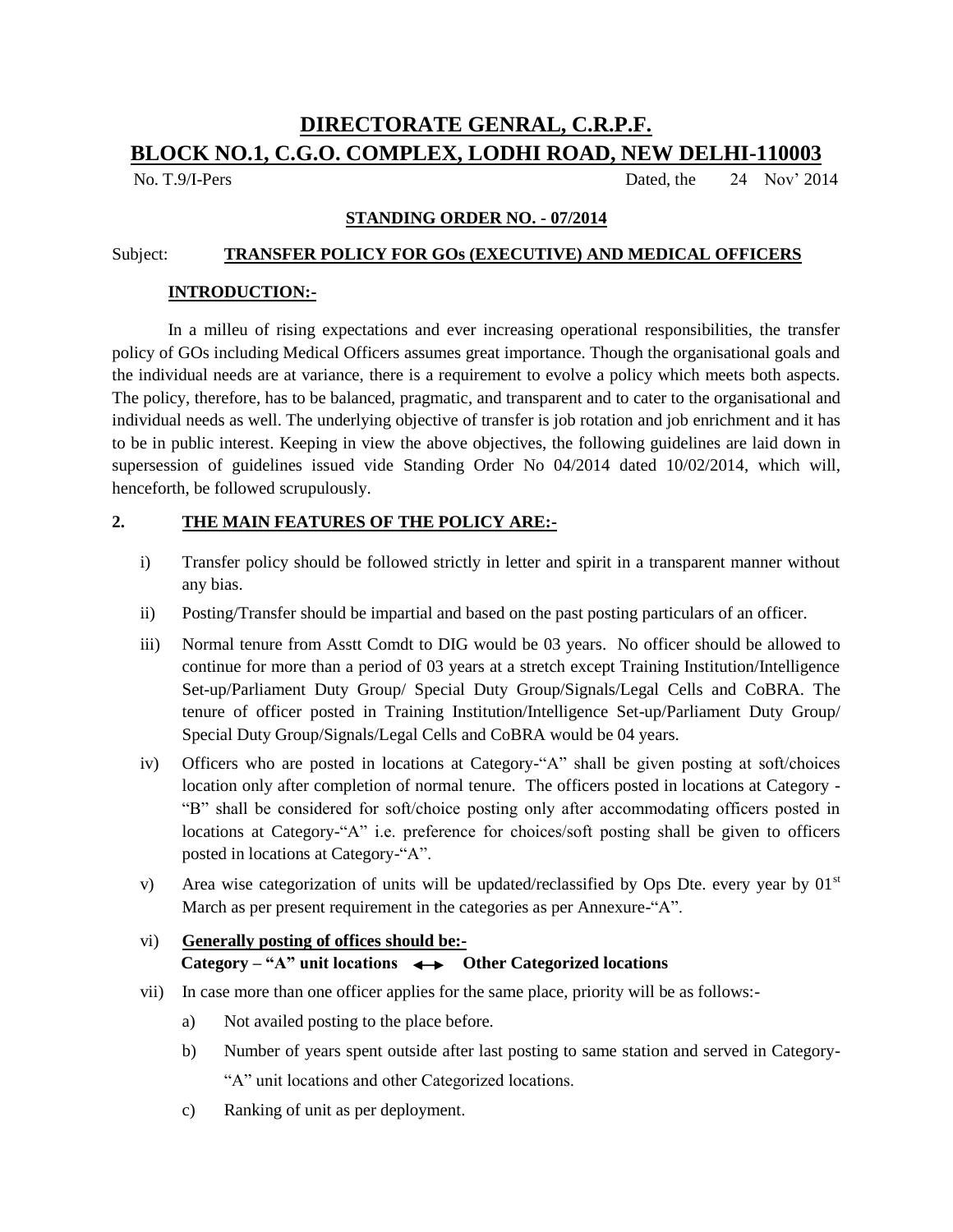- viii) First posting of DAGO / DEGO should invariably be to Category-"A" unit locations and if vacancy not available then other categorized locations. Their services in the field will be utilized by unit immediately on completion of their Army Training/CIAT/Training at ANTS.
- ix) Training Institutions, O/O Special DsG, Addl. DG, IsG, DIsG, Dte. Genl., RAF, Signal Bns, CWS, AWS, SWS, MWS, Special Duty Group, Parliament Duty Group and Group Centres will be treated as static posting for the purpose of transfers. All deputations will also be treated as static posting.
- x) For the purpose of posting, the deployment of unit locations of CRPF has been broadly categorized as per Annexure-"A" (Categorized as A, B and C) and remaining offices/establishments will be treated as static formation.
- xi) All officers up to the rank of Comdt on promotion should compulsorily be posted to duty Bn in order to complete Mandatory Field Service so as to become eligible for next promotion. However, if officer posted to static/peace area after completion of full tenure in Category-"A" unit locations will be allowed to remain in the same area on promotion till completion of normal tenure as far as possible subject to availability of vacancy.
- xii) Cooling off period will be six years for posting to the previous place of posting.
- xiii) Officer on promotion and repatriation from deputation should be first posted to Field Area of Category-"A" unit locations. In case there is no vacancy in Category-"A" unit locations then to other categorized unit locations.
- xiv) Husband and wife serving in the Force shall, as far as possible, be considered for posting to same or nearby place/station alternately peace and hard area, but within the constraints of administrative and operational feasibilities.
- xv) Further, in order to identify the choice posting availed by the officer, the same should be indicated in the transfer order itself for a quick reference in future and it should be entered in PIS data.
- xvi) For promotee officers, the static/peace posting availed by them in the NGO rank will also be taken into consideration for deciding further static/peace posting.
- xvii) Cut off date for Reckoning tenure for transfer would be  $31<sup>st</sup>$  March.
- xviii) Transfer applications shall be routed through concerned Sector/Zonal HQrs only with their recommendations.
- xix) All transferees whose transfer is ordered by Dte. Including promotion should be relieved within 20 days from the date of issue of the transfer order, so that the transferees join the new Unit/Office on due date after availing admissible joining time. In case, a transferee has represented against his transfer Units and Sectors will process it without delay and in case no reply has been received on his representation from the competent authority who issued the transfer order, the transferee should invariably be relieved within the above said stipulated time of 20 days irrespective of the fact whether decision on his request has been received or otherwise from the higher authorities.
- xx) Officers posted on request to particular disturbed home state will be treated as having availed peace/static posting after completion of tenure.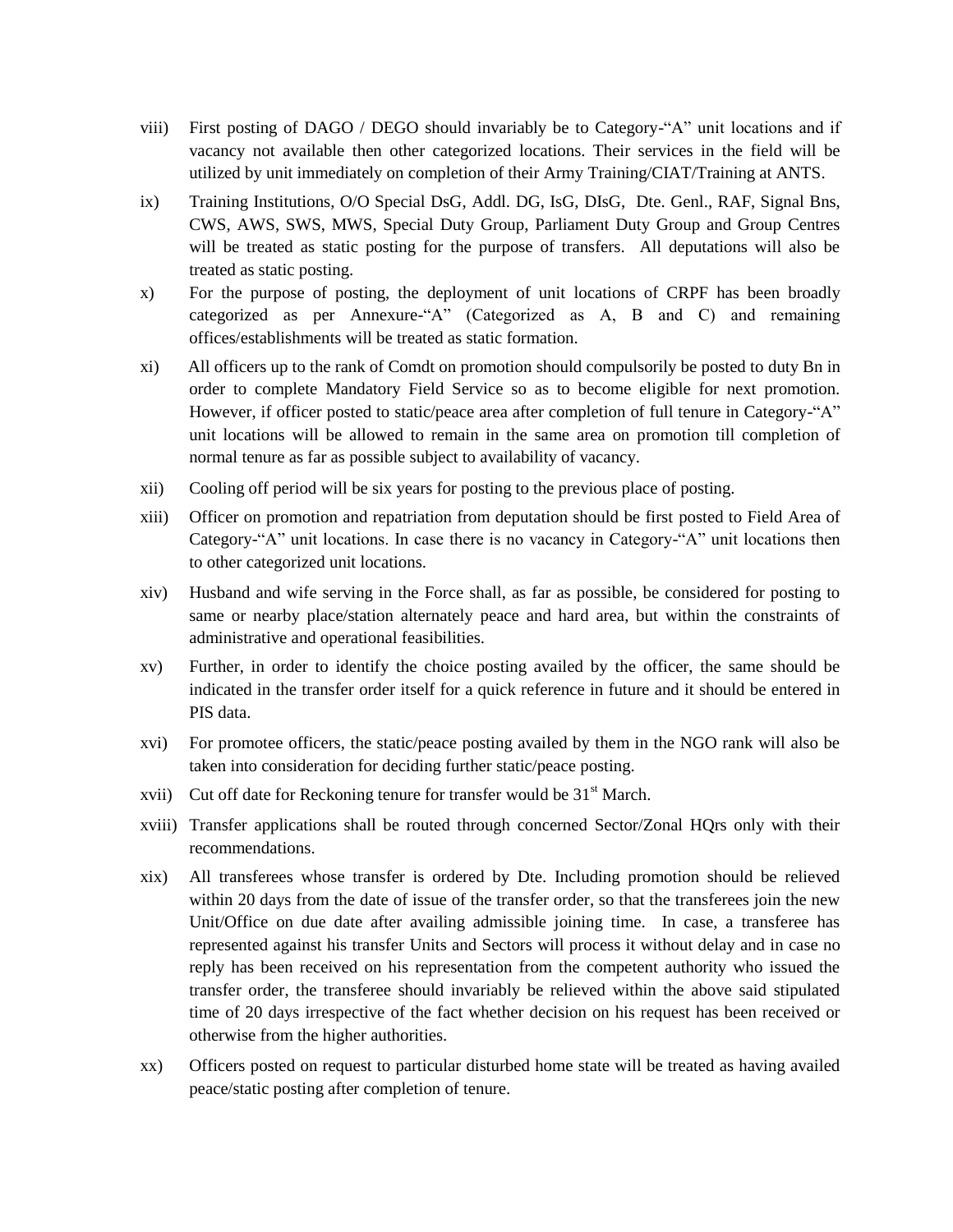- xxi) All DAGOs/DEGOs will have to complete a minimum of 3 years of service in the field Units before they could be considered for posting to static institutions/ attachment with Dte. Genl or for deputation to NSG/SPG.
- xxii) On completion of deputation, special assignments like posting to Training Institutions, Intelligence Set-up, Special Duty Group, Parliament Duty Group/Signals/Legal Cells/RAF and GC etc., the officer should be posted to Category-"A" unit locations. In case, officers who have completed 3 years service in Category-"A" unit locations are not available for transfer out, the officer having longest stay in the rank may be shifted from the area and the officer reported on repatriation/completed tenure in static institutions be posted to the place.
- xxiii) Similarly, Officer temporarily moved out of the Bn on compassionate/medical ground on completion of the given period should be posted to a field unit.
- xxiv) Attachment period of officers of more than 3 months with static institutions shall be treated as static posting.
- xxv) As far as possible these newly appointed Medical Officers will be posted to station/nearby area of their choice for at least one year. On completion of one year they may be posted anywhere in the country.
- xxvi) Attachment of Medical Officer with field unit for more than 03 months shall be excluded from the static tenure.
- xxvii) Transfer of officers against whom disciplinary action is reported or is found to be incompetent in Ops field which is a detrimental factor to the discipline of the Force should be considered prematurely. Exigency of administrative/ operational requirement of the force and complaints on any account that merits and attract any attribute of indiscipline act shall be taken in to consideration.
- xxviii) Tenure of officers posted in new raising establishments where permanent basic infrastructure including family accommodation is not available, will be treated as hard area tenure under Category-"A" unit locations up to 02 years from the date of their initial raising.
- xxix) The transfer policy will not effect the monetary benefits admissible to officer/men in specialized units/ units deployed in certain area.

#### **COMPETENT AUTHORITY TO TRANSFER**:-

- i) Transfer of Technical officers of all ranks of Signal Group Centre/Bns, CWS, AWS, SWS, MWS etc., would be done centrally by the Directorate General after getting comments from respective IsG.
- ii) Transfer of officers of the rank of 2-I/C and above will be done by the Dte. General.
- iii) Request for Inter Zone/Sector Transfer in respect of ACs and DCs will be considered by the Dte. Genl. Further, Dte. General can also issue transfer order of Asstt. Comdt and Dy. Comdt as per requirement and on case to case basis.
- iv) Transfer up to the rank of Dy. Comdts will be decided by the Zones within their Zone.
- v) Transfer up to the rank of Dy. Comdts will be decided by the Sectors within their Sector.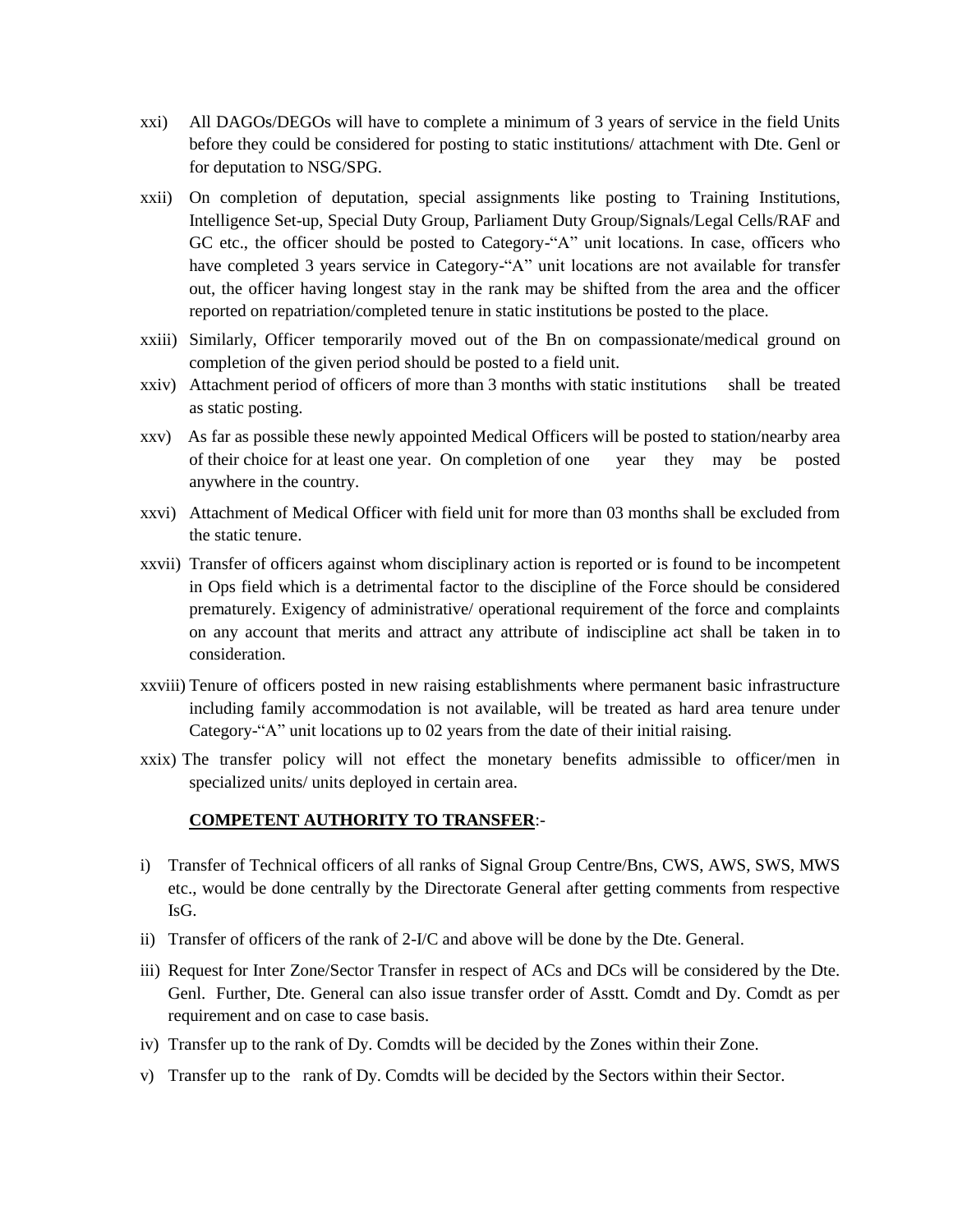- vi) Transfer of Medical Officer up to the rank of CMO (SG) excluding Specialists and GDMO with PG qualification will be decided by the Directorate General.
- vii) Transfer of Intelligence officer/Law officer within Zone/Sector up to the rank of Dy. Comdts will be decided by respective Zone/Sector in consultation with Intelligence /Law Directorate.

### **4. TERMINAL POSTING:-**

Terminal posting of 02 years to the requested place will be considered on case to case basis, if vacancy is available and posting at such place not availed during last four years.

## **5**. **TIME SCHEDULE FOR SUMMER CHAIN TRANSFER (SCT)**

Annual change-over of officers will be ordered as per the schedule given below:-

## **i) By Dte. General**

| $2-IC/Comdt/DIG$<br>(Including SCT of ACs $\&$ DCs) | $=$ By 01 <sup>st</sup> March |
|-----------------------------------------------------|-------------------------------|
| Tech. Officers all ranks                            | $=$ By 01 <sup>st</sup> March |

Officers of all ranks in Trg. Instns/Spl.Duty Group = By  $01<sup>st</sup>$  March

| <b>By Zone/Sectors:</b> |                               |
|-------------------------|-------------------------------|
| $ACs$ and $DCs$         | $=$ By 01 <sup>st</sup> April |

6. Director General reserves the right to relax one or more of the above guidelines, at his discretion on administrative or operational grounds.

# Sd/-21/11/2014 **(DILIP TRIVEDI), IPS DIRECTOR GENERAL**

T.9/I-Pers-I Dated, the 21 Nov' 2014

Copy forwarded to:-

- 01. The Spl. DG J&K /Central/NE Zones.
- 02. The Addl. DG South Zone.
- 03. The IsG of all Sectors including Ops Sectors.
- 04. The Director, ISA, CRPF Mt. Abu/CRPF Academy Kaderpur.
- 05. The IG(Medical) Composite Hospitals, CRPF, New Delhi/Hyderabad/Guwahati/Jammu.
- 06. The Range DIsG, CRPF (Including Ops Ranges).